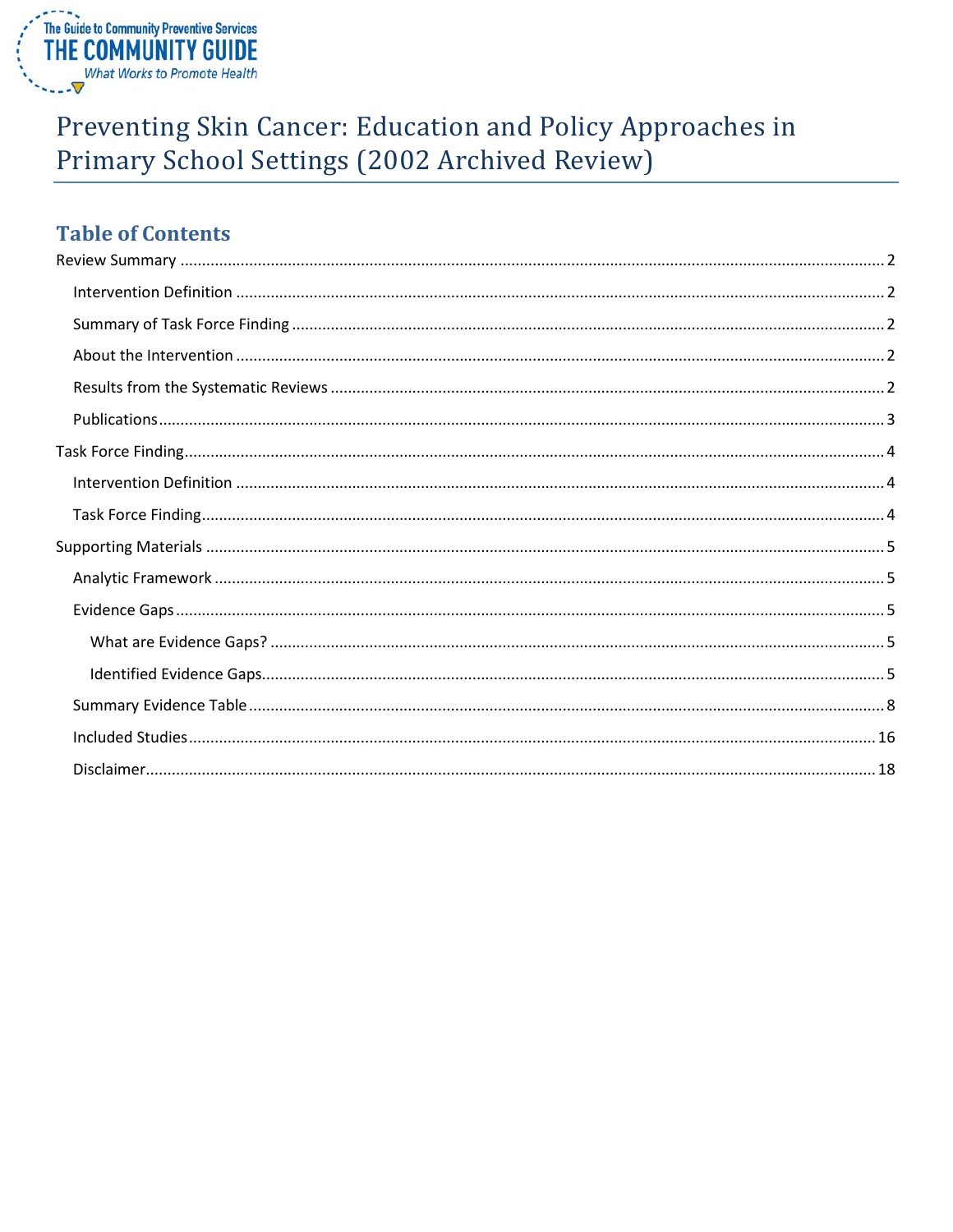

## **Review Summary**

#### <span id="page-1-1"></span><span id="page-1-0"></span>**Intervention Definition**

Interventions in primary school settings are designed to increase sun-protective knowledge, attitudes, and intentions, and affect behavior among children from kindergarten through eighth grade. The interventions focus on some combination of increasing application of sunscreen, scheduling activities to avoid peak sun hours, increasing availability of shade and encouraging children to play in shady areas, and encouraging children to wear sun-protective clothing. It should be noted, however, that increased sunscreen use alone, while useful as part of a healthy sun-protective behavior regimen, is not considered to be sufficiently protective to justify a Task Force recommendation.

#### <span id="page-1-2"></span>**Summary of Task Force Finding**

The Community Preventive Services Task Force recommends educational and policy approaches in primary schools to improve children's "covering up" behavior based on sufficient evidence of effectiveness.

The Task Force finds insufficient evidence to determine the effectiveness of this intervention in:

- Improving other sun-protective behaviors (e.g., avoiding the sun) because of inconsistent findings
- Decreasing sunburns because only a single study, with limitations in design and execution, reported on this behavior

#### <span id="page-1-3"></span>**About the Intervention**

Interventions included at least one of the following:

- Providing children with instruction and/or brochures, flyers, newsletters, letters or videos
- Activities intended to change:
	- o Children's behavior (e.g., modeling, demonstration, role playing)
	- o Knowledge, attitudes, or behavior of teachers or parents
- Environmental or policy approaches (e.g., providing sunscreen or shade, scheduling outdoor activities to avoid peak sunlight)

#### <span id="page-1-4"></span>**Results from the Systematic Reviews**

Twenty studies qualified for the review.

- Among studies with concurrent comparison groups, findings include:
	- o Avoiding the sun: median relative increase of 4% (interquartile range: –8% to 16%; 7 study arms)
	- o Covering up: median relative increase of 25% (13 study arms)
	- o Using sunscreen: median relative increase of 17% (interquartile interval: 2% to 32%; 6 study arms)
	- o Composite behaviors: median relative increase of 2% (interquartile interval: –6% to 72%; 15 study arms)
- Among before-and-after studies, findings include:
	- o Covering up: median relative increase of 70% (interquartile interval: 42% to 100%; 5 study arms)
	- o Using sunscreen: median relative increase of 34% (interquartile interval not available; 2 study arms)
	- o Avoiding the sun: relative increase of 16% (interquartile interval not available; 1 study arm)
- Other results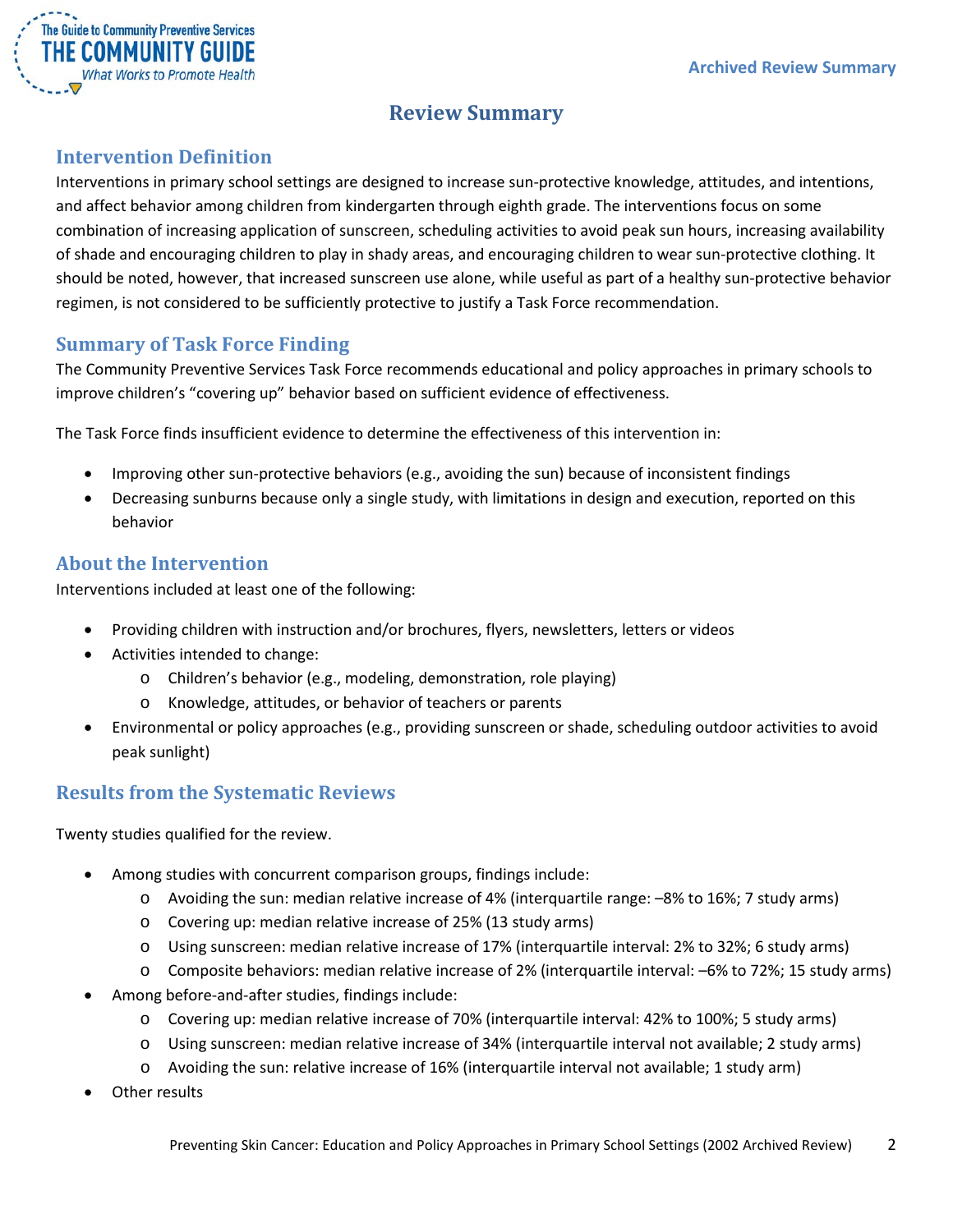#### **Archived Review Summary**



o The overwhelming majority of intervention arms showed a significant increase in knowledge (22 out of 25 arms) and a significant change in attitude (13 out of 17 arms). Only four reports evaluated intentions and their findings were inconsistent in direction and generally not statistically significant.

These results are based on a systematic review of all available studies led by scientists from CDC's Division of Cancer Prevention and Control with input from a team of specialists in systematic review methods and experts in research, practice and policy related to preventing skin cancer.

#### <span id="page-2-0"></span>**Publications**

CDC. [Preventing skin cancer. Findings of the Task Force on Community Preventive Services on reducing exposure to](http://www.cdc.gov/mmwr/preview/mmwrhtml/rr5215a1.htm)  [ultraviolet light](http://www.cdc.gov/mmwr/preview/mmwrhtml/rr5215a1.htm) [www.cdc.gov/mmwr/preview/mmwrhtml/rr5215a1.htm]. *MMWR* 2003;52(RR-15):1–12.

Saraiya M, Glanz K, Briss PA, et al. [Interventions to prevent skin cancer by reducing exposure to ultraviolet radiation: a](http://www.thecommunityguide.org/cancer/skin/ca-skin-AJPM-evrev-reduce-exposure.pdf)  [systematic review](http://www.thecommunityguide.org/cancer/skin/ca-skin-AJPM-evrev-reduce-exposure.pdf) [www.thecommunityguide.org/cancer/skin/ca-skin-AJPM-evrev-reduce-exposure.pdf]. *Am J Prev Med* 2004;27(5):422-66.

Task Force on Community Preventive Services. [Recommendations to prevent skin cancer by reducing exposure to](http://www.thecommunityguide.org/cancer/skin/ca-skin-AJPM-recs-reduce-exposure.pdf)  [ultraviolet radiation](http://www.thecommunityguide.org/cancer/skin/ca-skin-AJPM-recs-reduce-exposure.pdf) [www.thecommunityguide.org/cancer/skin/ca-skin-AJPM-recs-reduce-exposure.pdf]. *Am J Prev Med* 2004;27(5):467-70.

Task Force on Community Preventive Services. [Cancer](http://www.thecommunityguide.org/cancer/Cancer.pdf) [www.thecommunityguide.org/cancer/Cancer.pdf]. In: Zaza S, Briss PA, Harris KW, eds. *The Guide to Community Preventive Services: What Works to Promote Health?* Atlanta (GA): Oxford University Press;2005:143-87 (Out of Print).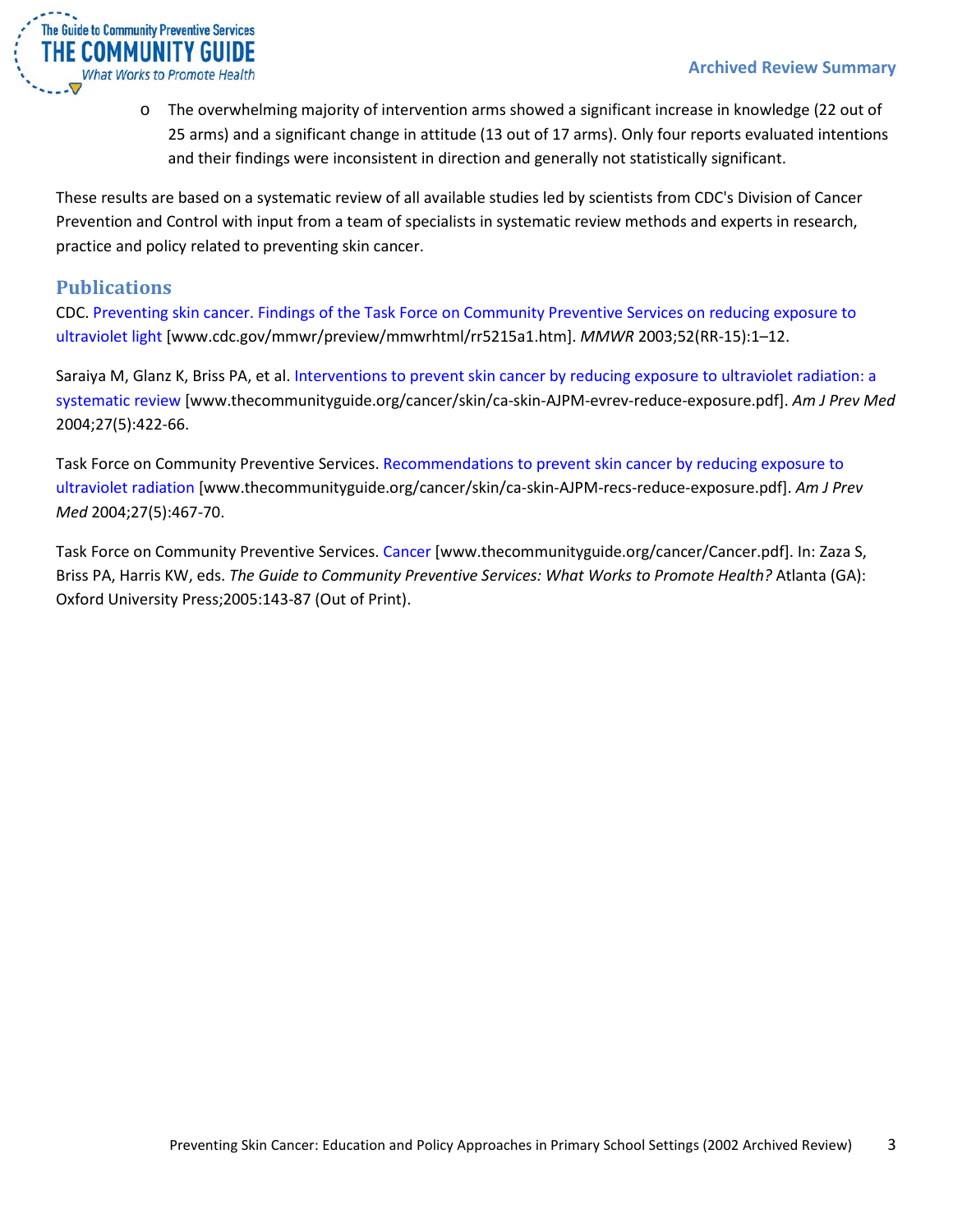<span id="page-3-0"></span>

## **Task Force Finding**

#### <span id="page-3-1"></span>**Intervention Definition**

Children are in school during peak hours of UV radiation, and may often be outdoors for play or recess. They are more receptive than adolescents to practicing self-protective behaviors and are more amenable to instruction received from adults, including teachers and parents.

#### <span id="page-3-2"></span>**Task Force Finding (February 2002)\***

On the basis of sufficient evidence of effectiveness, the Task Force recommends interventions in primary schools to improve covering-up behavior. Evidence was insufficient to determine effectiveness in improving other sun-protective behaviors (e.g., avoiding the sun) because of inconsistent findings. Evidence was also insufficient to determine effectiveness in decreasing sunburns because only a single study, with limitations in design and execution, reported on this behavior.

\*From the following publication:

Task Force on Community Preventive Services. [Recommendations to prevent skin cancer by reducing exposure to](http://www.thecommunityguide.org/cancer/skin/ca-skin-AJPM-recs-reduce-exposure.pdf)  [ultraviolet radiation](http://www.thecommunityguide.org/cancer/skin/ca-skin-AJPM-recs-reduce-exposure.pdf) [www.thecommunityguide.org/cancer/skin/ca-skin-AJPM-recs-reduce-exposure.pdf]. *Am J Prev Med* 2004;27(5):467-70.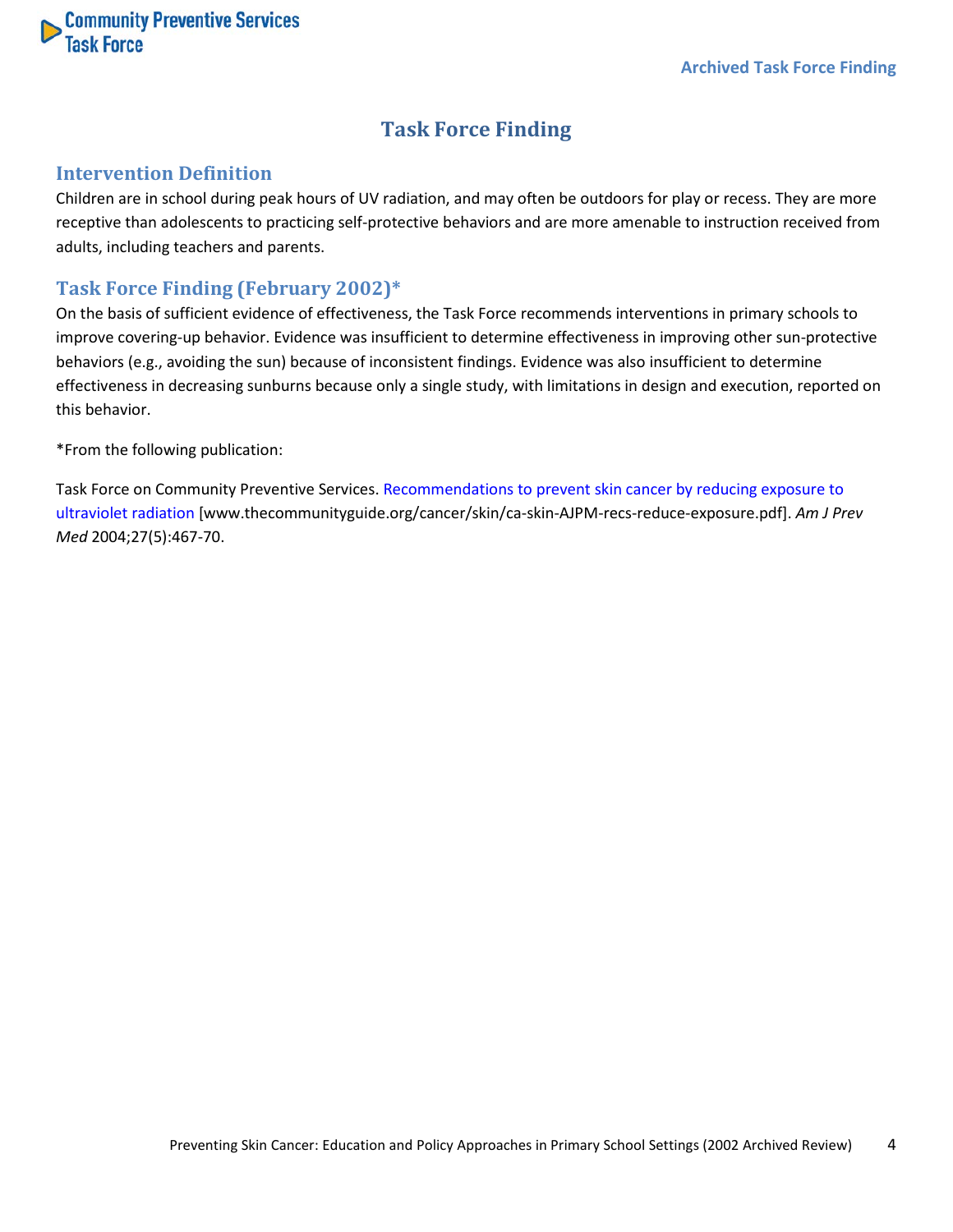

## **Supporting Materials**

#### <span id="page-4-1"></span><span id="page-4-0"></span>**Analytic Framework**

#### **A Conceptual Approach to Prevention of Skin Cancer through Interventions to Reduce UV Light**



\*Improvements in sunscreen use alone would not result in a recommendation outcome (see full MMWR report)

## <span id="page-4-2"></span>**Evidence Gaps**

#### <span id="page-4-3"></span>**What are Evidence Gaps?**

Each Community Preventive Services Task Force (Task Force) review identifies critical evidence gaps—areas where information is lacking. Evidence gaps can exist whether or not a recommendation is made. In cases when the Task Force finds insufficient evidence to determine whether an intervention strategy works, evidence gaps encourage researchers and program evaluators to conduct more effectiveness studies. When the Task Force recommends an intervention, evidence gaps highlight missing information that would help users determine if the intervention could meet their particular needs. For example, evidence may be needed to determine where the intervention will work, with which populations, how much it will cost to implement, whether it will provide adequate return on investment, or how users should structure or deliver the intervention to ensure effectiveness. Finally, evidence may be missing for outcomes different from those on which the Task Force recommendation is based.

#### <span id="page-4-4"></span>**Identified Evidence Gaps**

#### *Design and Analysis Considerations*

• All of the designs included in this review have important strengths and weaknesses.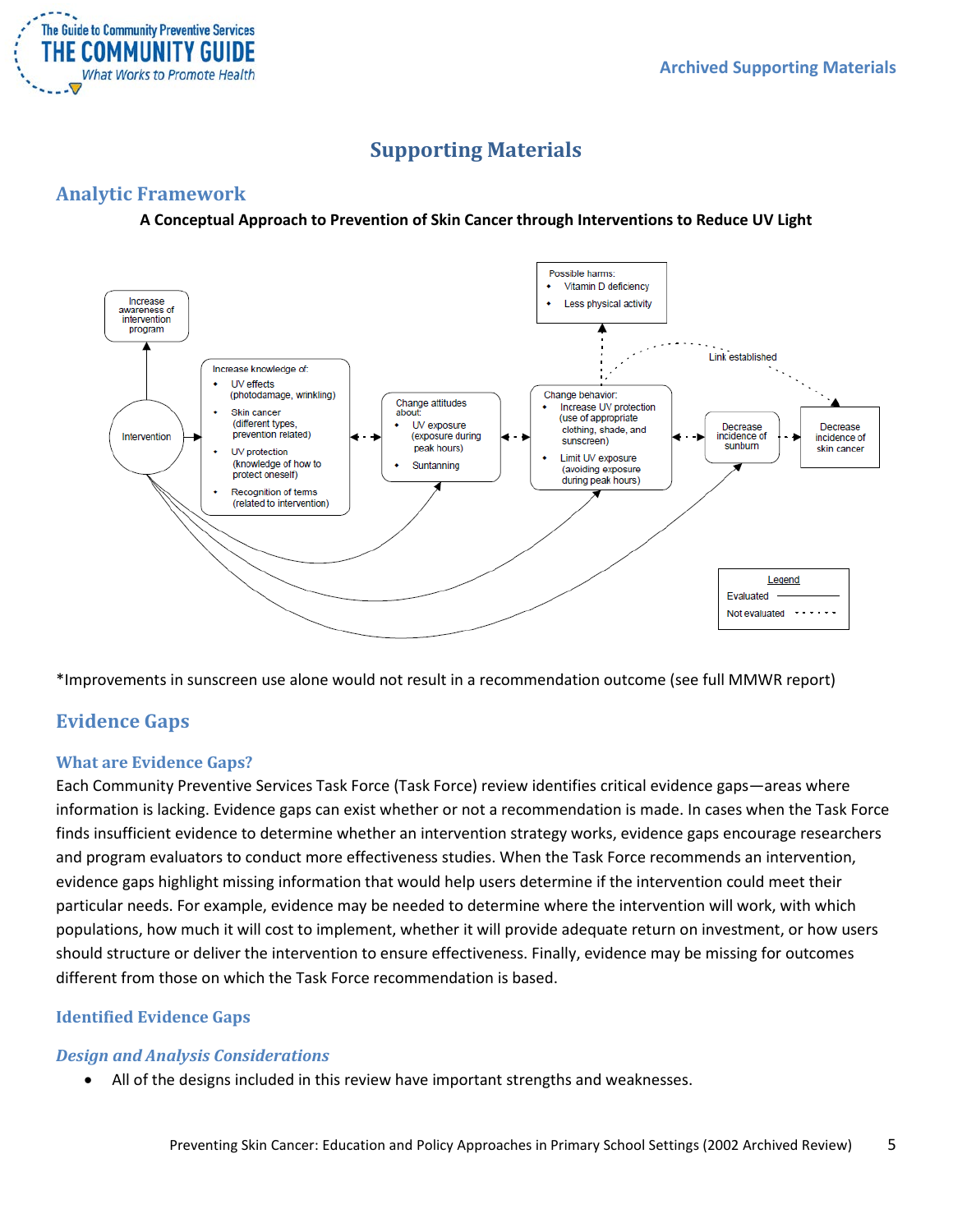

- Additional diverse approaches are worth pursuing, in terms of study design and execution, and with attention both to internal and external validity.
- Consistently rigorous analytic methods are needed, and future studies should control for relevant confounders, such as risk levels and weather conditions.

#### *Description of Target Population and Context*

- Several reports in this area of research did not contain basic descriptions of the intervention or population.
- In many instances, the distribution of the population by race and ethnicity or sun sensitivity was not described.
- Many of the settings could have been better described.
- Better descriptions are needed of annual UV exposure in the places in which studies were conducted.
- Better descriptions of these important issues would help assess the likely applicability of the findings or explain any variability of effects.

#### *Description of Intervention*

- It was difficult to disentangle what specific intervention components were, or how much emphasis there was on primary prevention (versus early detection) or on promoting use of sunscreen versus on covering-up or sunavoidance behaviors.
- Further information is needed on which attributes of the interventions contribute most to intervention effectiveness or ineffectiveness (e.g., do policy components or education components contribute more to intervention effectiveness; what are the central "active ingredients" in complex interventions).
- Describing intervention characteristics in greater detail might also help practitioners replicate successes.

#### *Duration of Interventions and Length of Follow up*

• Given the seasonality of sun-protective behaviors and the importance of encouraging habitual as opposed to short-term behavior change, a longer follow-up is crucial.

#### *Intervention Quality*

- An encouraging trend can be seen in increasing use of formative research and pre-testing of interventions before they are implemented.
- Mediating factors deserve greater attention and need to be correlated with behavior changes. To date, few studies in this area of research have reported on both mediating factors and behavioral or health outcomes.
- A need also exists to develop measures of the effects of environmental and policy change strategies. Few interventions addressed policy or environmental changes and in those that did, the effects of the policy or environmental components could not be disentangled from other aspects of the intervention.

#### *Measurement of Exposure*

- Few studies reported process evaluation data, which can help to assess how much of the intervention was actually implemented.
- Improvement in this area would be helpful, especially for interventions of longer duration and increased complexity.

#### *Measurement of Outcomes*

• More behavioral and health outcomes need to be examined.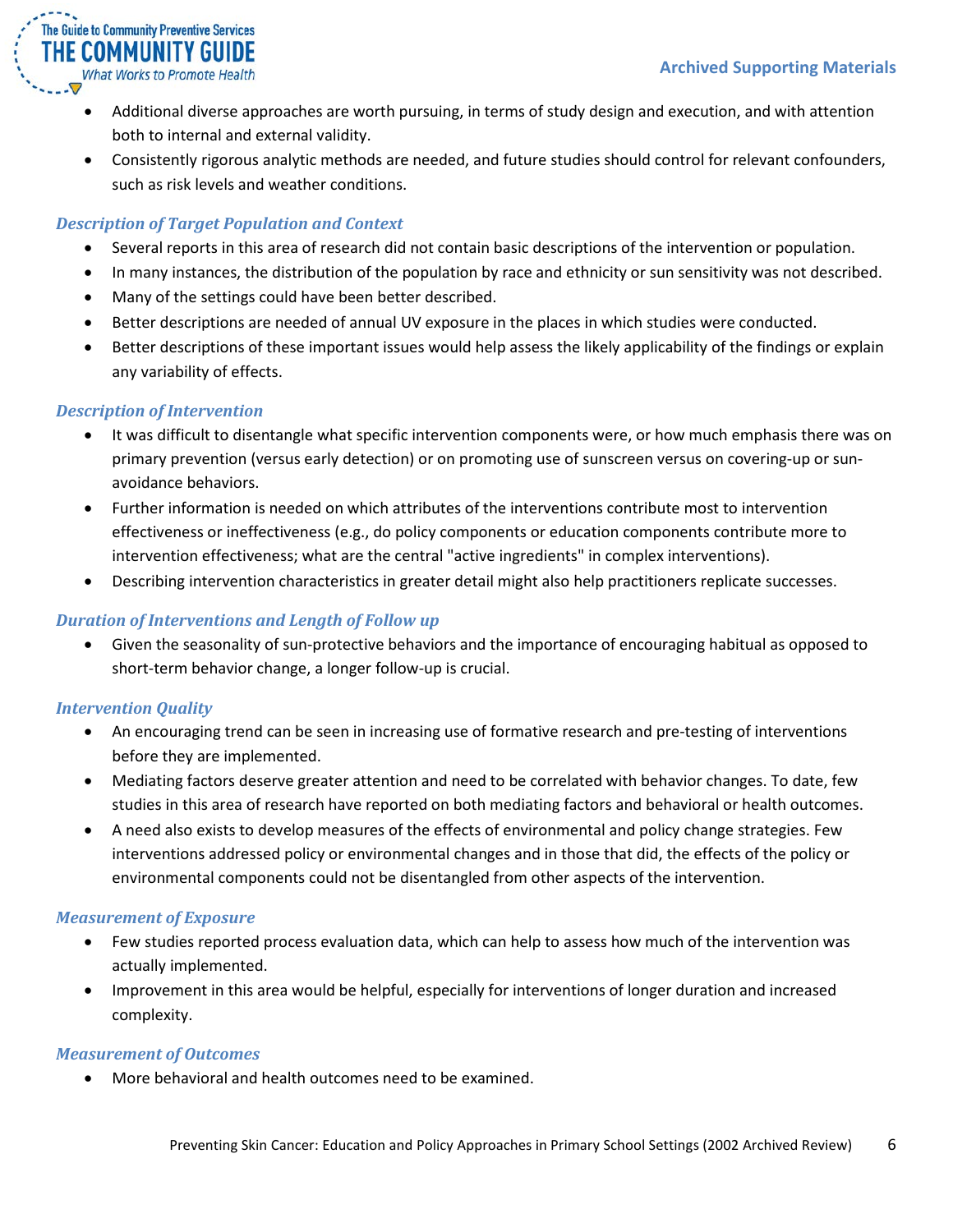

- o Given recent concerns about the adequacy of sunscreen as a sole protective strategy, additional behavioral and health outcomes should also be measured.
- o Outcomes need to be similar to evaluate effectiveness.
- o Measurement of specific sun-protective behaviors is important.
- o More interventions with a greater focus on covering up and sun- avoidance, and a decreased emphasis on sunscreen use are needed.
- Given recent research findings on the effectiveness of sunscreens, more detailed research on sunscreen use is needed.
	- o Are higher SPF sunscreens being used?
	- o Does sunscreen use extend the amount of time out in the sun?
- How do different sun-protective behaviors interact (e.g., does seeking shade make wearing sunscreen or a hat unnecessary)?
- Further work is needed to increase consistency between at least a core set of behavior change measures that can be used to compare and contrast study results.

#### *Research Needs and Work in Progress*

The field of behavior change for skin cancer prevention has progressed significantly, but important areas for further advancement exist. As outlined above, these include design, measurement, better description of interventions, development of a better understanding of how environmental and policy interventions work, and studies in multiethnic populations. The use of new communication technology and international collaborations can make significant contributions in these areas. The team hopes that the availability of systematic reviews that identify both progress to date and the remaining gaps will help to reduce the gaps in available research.

- **Specific Research Issues.** Although most of the evidence gaps described above were general and could explain why most setting specific categories did not produce sufficient evidence to determine effectiveness, a few research issues were specific to the setting or target group.
- **Interventions for Secondary Schools.** More studies are needed to examine sun-protective behaviors of adolescents and young adults, and to determine what kind of approach might work best in this population, especially given the low baseline prevalence of sun-protective behaviors.
- **Interventions in Occupational Settings.** Studies that target the most common outdoor occupational workers mail carriers, agricultural workers, landscapers, horticulturists, foresters, construction workers, telephone line workers, commercial fishery workers, land surveyors and mappers, oil field workers, amusement park attendants, and athletes—are needed.
- **Interventions in Healthcare Settings.** Almost all studies in this category examined the counseling behavior of the provider and not the patient. More studies that examine the behavioral or health outcome of the end user—the patient—are needed. In this small subset of studies, the provider was most often a physician or a physician-intraining, but studies examining the role of the nonphysician provider would help identify whether counseling skills to change behavior might be better suited for providers with the time and skills, such as a nurse or a health educator. Additionally, more studies are needed to examine healthcare system studies oriented directly to patients.
- **Interventions for Parents and Caregivers.** Studies are needed to examine the effect of interventions on nonparental caregivers, as it is becoming increasingly common for children to be cared for by nonparental caregivers while both parents are at work outside the home.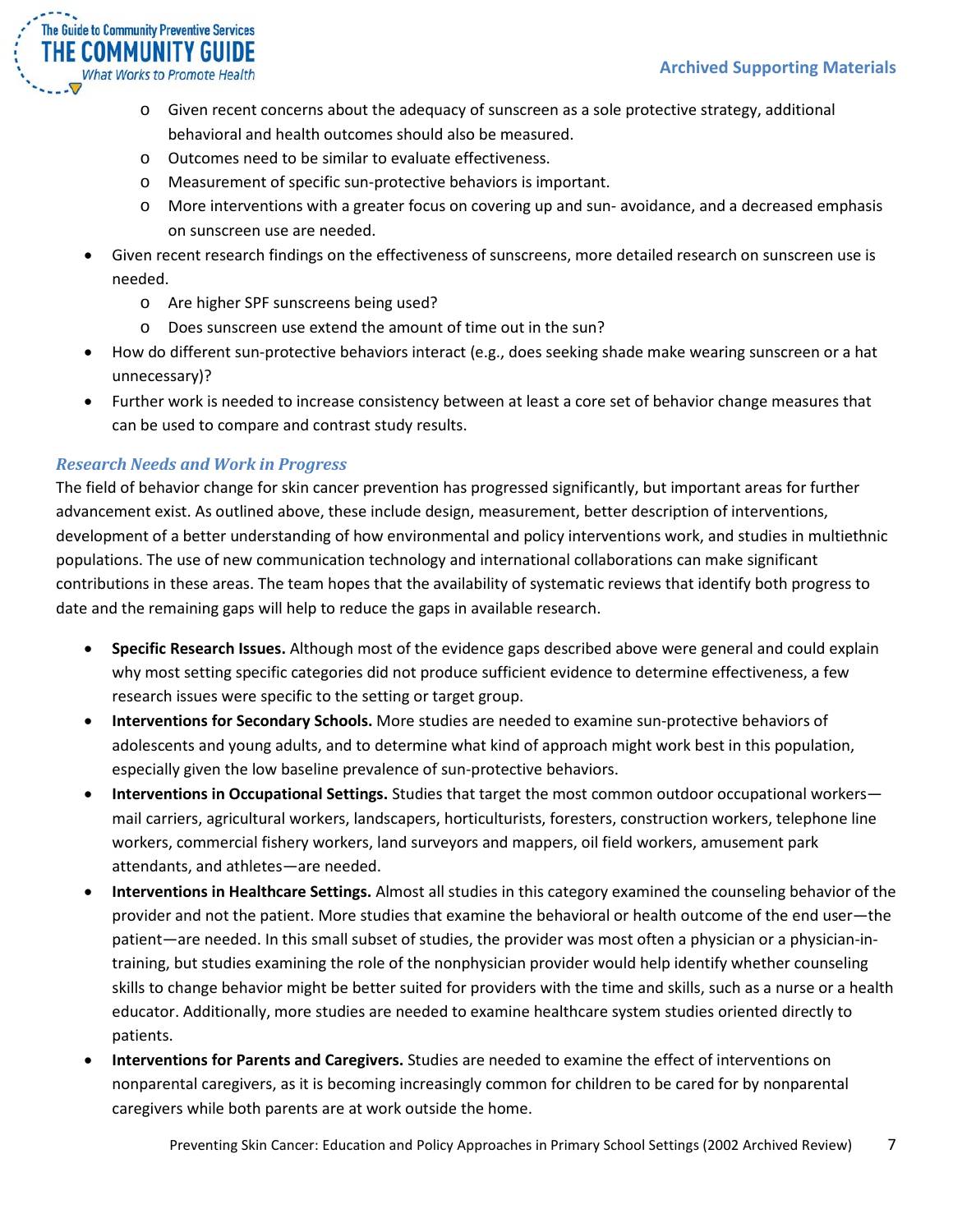

• **Interventions in Multicomponent Community Settings.** Approaches to better define the "active ingredients" (i.e., the most important components that contribute to the success of these interventions) would be helpful, as would determining the applicability of these interventions to the U.S. population.

## <span id="page-7-0"></span>**Summary Evidence Table**

| Author, Year<br>Location;<br><b>Study</b><br>Design; Design<br>Suitability;<br><b>Study Quality</b>    | Follow-up<br>interval<br>n<br>Limitations<br>Race/Ethnicity<br><b>SES</b>                                                                                                                                                                                                                                                                                                                                                                                                                                                                                                                                                              | Demographics:<br>Age<br><b>Sex</b>                                                              | Intervention<br>(behavioral and<br>health<br>outcomes only),<br>p-value, within<br>or between<br>groups                                                                                                                                                                                                     | <b>Results: Summary</b><br><b>Effect Measures</b>                                                                                                                                                                                                                                                                                                                                                                                                                                                                                                                                                                                                                                                                                                                    |
|--------------------------------------------------------------------------------------------------------|----------------------------------------------------------------------------------------------------------------------------------------------------------------------------------------------------------------------------------------------------------------------------------------------------------------------------------------------------------------------------------------------------------------------------------------------------------------------------------------------------------------------------------------------------------------------------------------------------------------------------------------|-------------------------------------------------------------------------------------------------|-------------------------------------------------------------------------------------------------------------------------------------------------------------------------------------------------------------------------------------------------------------------------------------------------------------|----------------------------------------------------------------------------------------------------------------------------------------------------------------------------------------------------------------------------------------------------------------------------------------------------------------------------------------------------------------------------------------------------------------------------------------------------------------------------------------------------------------------------------------------------------------------------------------------------------------------------------------------------------------------------------------------------------------------------------------------------------------------|
| Bastuji-Garin et<br>al., 1999<br>France<br>Before-and-after<br>study<br>Least suitable<br>Good quality | F/U: 3 months<br>from end of I<br>$n = 203$<br>Limitations:<br>Neither the<br>content nor the<br>intensity of the<br>education were<br>described in<br>detail; no<br>description of the<br>sampling frame<br>for the schools or<br>eligibility criteria;<br>volunteer sample<br>of schools may<br>have selected for<br>staff with an<br>interest in the<br>subject and<br>biased results<br>away from the<br>null; single<br>interviewer not<br>blinded;<br>intervention may<br>have changed<br>self-reports rather<br>than actual<br>behavior;<br>unrelated time<br>trends may have<br>contributed to<br>apparent positive<br>effects | Mean age: 9.2y<br>% Female: 50.5%<br>Race/Ethnicity:<br><b>NR</b><br>SES: Upper<br>middle class | Interactive sun-<br>awareness<br>program<br>consisting of<br>individual journals<br>prepared by the<br>children, and a<br>skit and poster,<br>or interactive<br>game to integrate<br>material of each<br>sun awareness<br>topic; weekly<br>packet provided a<br>different topic<br>each week for 4<br>weeks | <b>Child health outcomes</b><br>and sun-protective<br>behaviors (single items)<br>Children reporting that<br>their skin never sunburns:<br>Absolute change: +20.0<br>Relative change: +42.7%<br>$(p<0.001,$ within)<br>Children reporting that<br>they always wear a hat<br>Absolute change: $+9.9$<br>Relative change: +41.6%<br>$(p+0.01,$ within)<br>Children reporting that<br>they always wear a t-<br>shirt:<br>Absolute change: $+2.5$<br>Relative change: +5.3%<br>$(p=0.01,$ within)<br>Children reporting that<br>they avoid sunny hours<br>Absolute change: +10.8<br>Relative change: +16.4%<br>$(p=0.02,$ within)<br>Children reporting that<br>they always wear<br>sunscreen:<br>Absolute change: $+9.4$<br>Relative change: +37%<br>$(p=0.03,$ within) |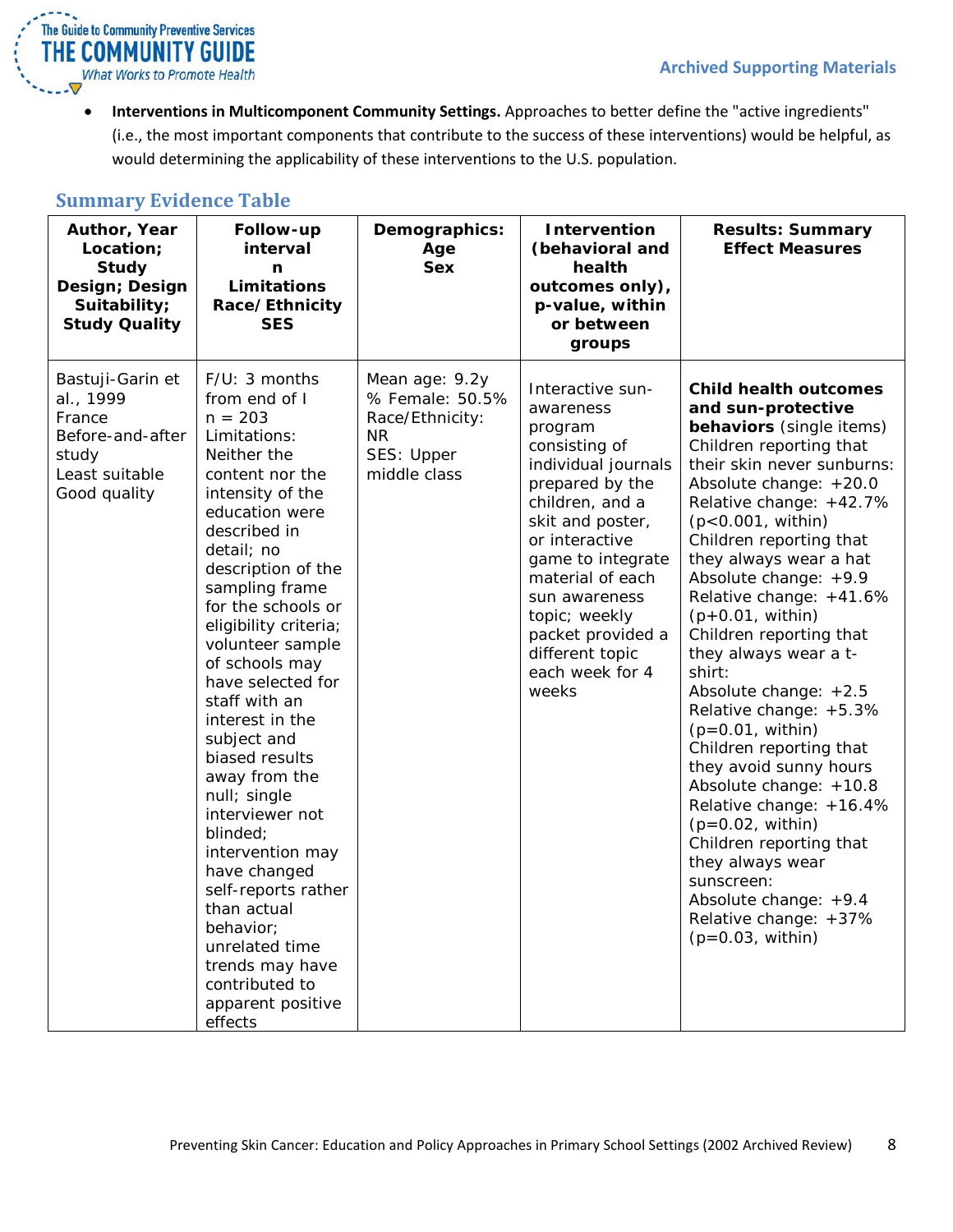What Works to Promote Health  $\overline{\nabla}$ 

| Author, Year<br>Location;<br><b>Study</b><br>Design; Design<br>Suitability;<br><b>Study Quality</b> | Follow-up<br>interval<br>n<br>Limitations<br>Race/Ethnicity<br><b>SES</b>                                                                                                                                                                                                                                                                                   | Demographics:<br>Age<br><b>Sex</b>                                                                                                               | Intervention<br>(behavioral and<br>health<br>outcomes only),<br>p-value, within<br>or between<br>groups                                                                                                                                                                                                              | <b>Results: Summary</b><br><b>Effect Measures</b>                                                                                                                                                                                                                                                              |
|-----------------------------------------------------------------------------------------------------|-------------------------------------------------------------------------------------------------------------------------------------------------------------------------------------------------------------------------------------------------------------------------------------------------------------------------------------------------------------|--------------------------------------------------------------------------------------------------------------------------------------------------|----------------------------------------------------------------------------------------------------------------------------------------------------------------------------------------------------------------------------------------------------------------------------------------------------------------------|----------------------------------------------------------------------------------------------------------------------------------------------------------------------------------------------------------------------------------------------------------------------------------------------------------------|
| Buller et al.,<br>1994<br>Arizona<br><b>RCT</b><br>Greatest<br>suitability<br>Good quality          | F/U: Immediately<br>following<br>end of I<br>$n = 139$<br>Limitations:<br>Limited<br>demographic<br>information<br>on study<br>population; no<br>description of<br>schools;<br>convenience<br>sample of<br>schools; self-<br>reported outcome<br>measures; group<br>design but<br>individual<br>analyses may<br>have resulted in<br>overestimated<br>effect | Mean age: NR<br>(4th-6th graders)<br>% Female: NR<br>Race/Ethnicity:<br><b>NR</b><br>SES: NR                                                     | I: Classroom<br>curriculum for<br>4th-6th graders,<br>consisting of skin<br>cancer and UV<br>protection<br>education, lesson<br>plans, inclass<br>activities, take-<br>home activities,<br>newsletter, and<br>dissemination<br>suggestions for<br>involving entire<br>school<br>C: No<br>intervention                | Children wear protective<br>clothing in summer<br>(single item; range 1-3):<br>Absolute change: 0.37<br>Relative change: +27.6%<br>$(p<0.05,$ between)<br>Children wear sunscreen<br>in winter (single item;<br>range $1-3$ :<br>Absolute change: 0.18<br>Relative change:<br>$+13.55%$<br>$(p<0.05,$ between) |
| Buller et al.,<br>1999<br>Arizona<br><b>RCT</b><br>Greatest<br>suitability<br>Good quality          | F/U: 2 months<br>from B/L<br>$n = 159$<br>Limitations: No<br>descriptions of<br>schools;<br>convenience<br>sample of<br>volunteer schools<br>and classrooms;<br>childrens' self-<br>reported outcome<br>measures; no<br>comparison of<br>groups at baseline                                                                                                 | Mean age: NR<br>(Range: 9-11y)<br>% Female: 53.7%<br>Race/Ethnicity:<br>57% White;<br>36% Other<br>(mainly Hispanic);<br><b>7% NR</b><br>SES: NR | I-1: CD-ROM sun<br>safety game and<br>interactive<br>activities,<br>modified for<br>grades 4 and 5,<br>with children<br>earning points on<br>each activity<br>I-2: Sun safety<br>curriculum only,<br>sun safety game<br>and activities<br>I-3: Sun-safety<br>curriculum + CD-<br><b>ROM</b><br>C: No<br>intervention | Child composite sun-<br>protective behaviors<br>(mean score, 13 items, 3-<br>point scale):<br>$1 - 1:$<br>Absolute change: $+0.07$<br>Relative change: 3.5%<br>$1-2:$<br>Absolute change: +0.14<br>Relative change: 7.3%<br>$1-3:$<br>Absolute change: +14<br>Relative change: 7.2%<br>Overall $p=0.074$       |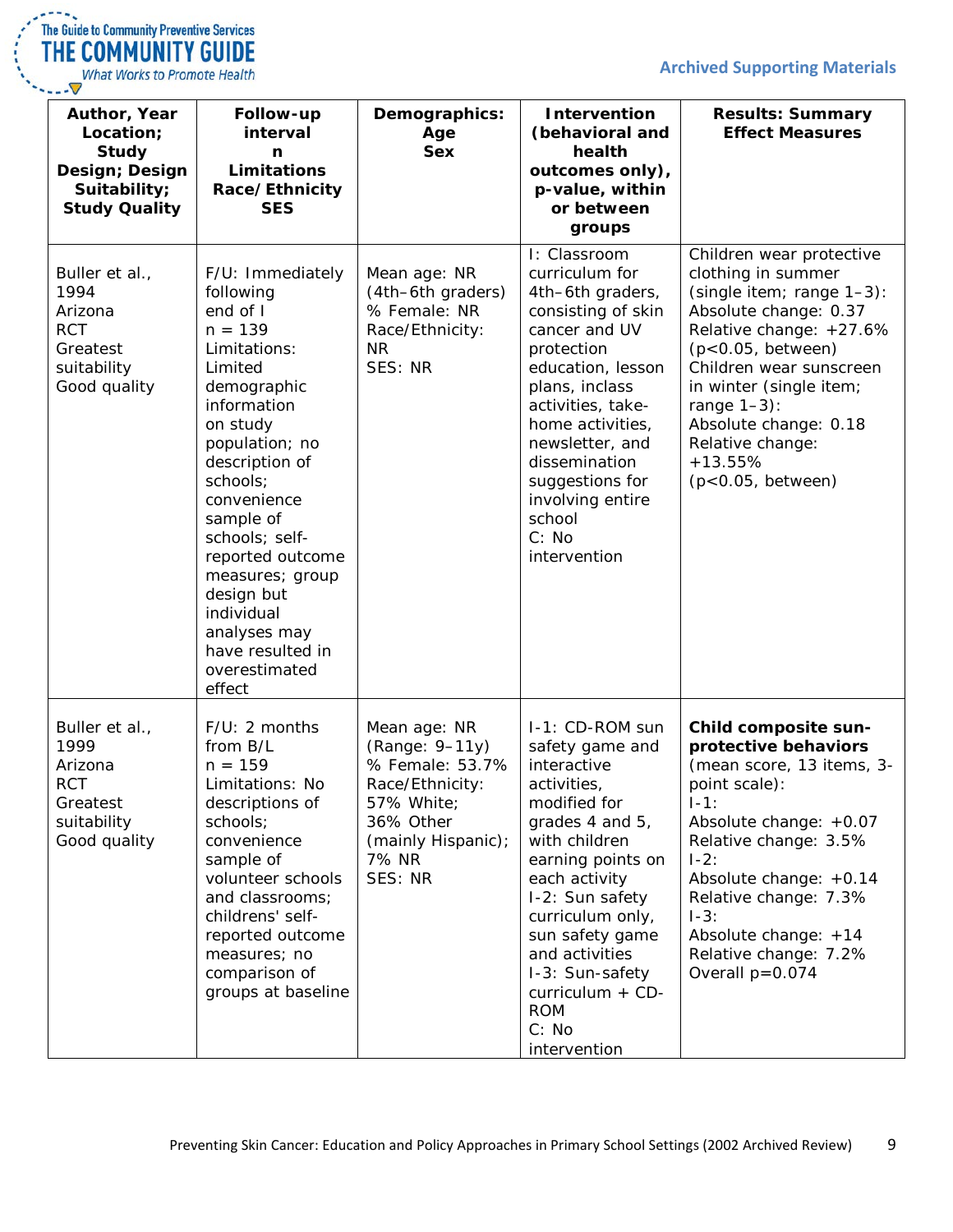What Works to Promote Health  $\overline{\nabla}$ --

| Author, Year<br>Location;<br><b>Study</b><br>Design; Design<br>Suitability;<br><b>Study Quality</b> | Follow-up<br>interval<br>n<br>Limitations<br>Race/Ethnicity<br><b>SES</b>                                                                                                                                                                     | Demographics:<br>Age<br><b>Sex</b>                                                                                                                                   | Intervention<br>(behavioral and<br>health<br>outcomes only),<br>p-value, within<br>or between<br>groups                                                                                                                                                                                                                                                  | <b>Results: Summary</b><br><b>Effect Measures</b>                                                                                                                                                                                                                                                                                                                                                                                                                                                                                                                                                                                                                                                                                                                                                 |
|-----------------------------------------------------------------------------------------------------|-----------------------------------------------------------------------------------------------------------------------------------------------------------------------------------------------------------------------------------------------|----------------------------------------------------------------------------------------------------------------------------------------------------------------------|----------------------------------------------------------------------------------------------------------------------------------------------------------------------------------------------------------------------------------------------------------------------------------------------------------------------------------------------------------|---------------------------------------------------------------------------------------------------------------------------------------------------------------------------------------------------------------------------------------------------------------------------------------------------------------------------------------------------------------------------------------------------------------------------------------------------------------------------------------------------------------------------------------------------------------------------------------------------------------------------------------------------------------------------------------------------------------------------------------------------------------------------------------------------|
| Buller et al.,<br>1996<br>Arizona<br><b>RCT</b><br>Greatest<br>suitability<br>Good quality          | F/U: 2 months<br>from B/L<br>$n = 447$<br>Limitations: Low<br>participation<br>rates;<br>childrens' reports<br>of own and of<br>parents' behavior;<br>group design and<br>individual<br>analyses may<br>have<br>overestimated<br>significance | Mean age: Range<br>$8-10y$<br>% Female: 49%<br>Race/Ethnicity:<br>63.7% White;<br>10.4% Hispanic;<br>2.8% African<br>American;<br>15.6% Other;<br>7.4% NR<br>SES: NR | I:<br>Multidisciplinary<br>curriculum on sun<br>properties,<br>composition of<br>the skin, historic<br>attitudes to<br>tanning, and<br>strategies to<br>reduce sun<br>exposure;<br>included lesson<br>materials, in-class<br>and take-home<br>activities,<br>workbook, key<br>term glossary,<br>quick review, and<br>newsletter<br>C: No<br>intervention | Children wear protective<br>clothing in summer (mean<br>score, 3-point-scale):<br>Absolute change: +0.07<br>Relative change: +4.9%<br>$(p=0.43,$ between)<br>Children lay in sun to tan<br>(mean score, 3-point<br>scale):<br>Absolute change: - 0.11<br>Relative change: $+4.4%$<br>$(p=0.11,$ between)<br>Children play early or late<br>when outside (mean<br>score, 3-point scale)<br>Absolute change: +0.12<br>Relative change: -6.3%<br>$(p = 0.27, between)$<br>Child composite sun-<br>protective behavior (13<br>items, 3-point scale):<br>Absolute change: +0.02<br>Relative change: +1.0%<br>$(p=0.51, between)$<br>Children wear sunscreen<br>in summer (mean score,<br>2-item scale, 3-point<br>scale):<br>Absolute change: +0.04<br>Relative change: +1.8%<br>$(p > 0.05,$ between) |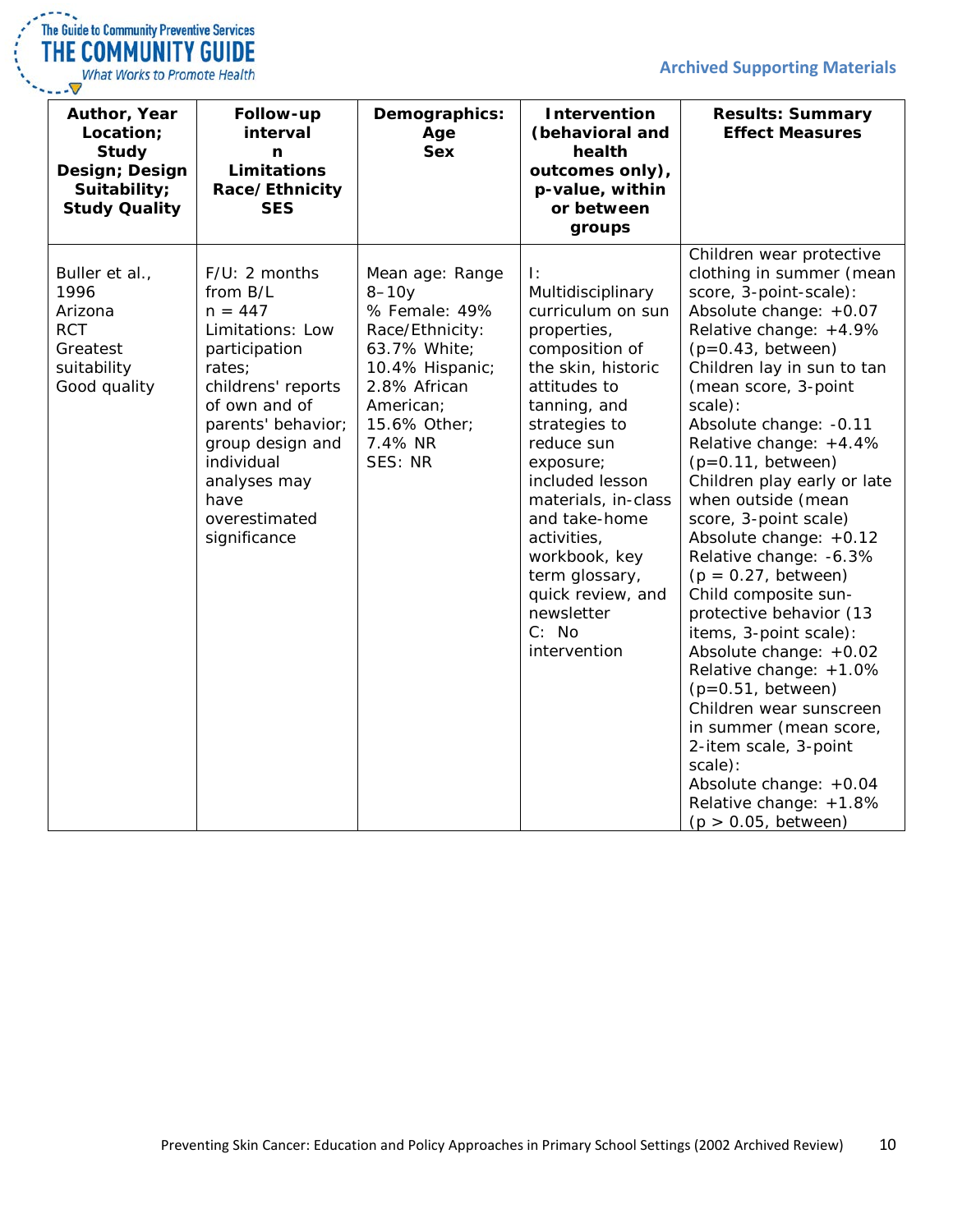What Works to Promote Health  $\sqrt{ }$ 

| Author, Year<br>Location;<br><b>Study</b><br>Design; Design<br>Suitability;<br><b>Study Quality</b> | Follow-up<br>interval<br>n<br>Limitations<br>Race/Ethnicity<br><b>SES</b>   | Demographics:<br>Age<br><b>Sex</b>                                                                                                          | Intervention<br>(behavioral and<br>health<br>outcomes only),<br>p-value, within<br>or between<br>groups                                                                                                                                                                                                                                                                                                                                                                                                                                                                                                                                                                                             | <b>Results: Summary</b><br><b>Effect Measures</b>                                                                                                                                                                                                                                |
|-----------------------------------------------------------------------------------------------------|-----------------------------------------------------------------------------|---------------------------------------------------------------------------------------------------------------------------------------------|-----------------------------------------------------------------------------------------------------------------------------------------------------------------------------------------------------------------------------------------------------------------------------------------------------------------------------------------------------------------------------------------------------------------------------------------------------------------------------------------------------------------------------------------------------------------------------------------------------------------------------------------------------------------------------------------------------|----------------------------------------------------------------------------------------------------------------------------------------------------------------------------------------------------------------------------------------------------------------------------------|
| Girgis et al.,<br>1993<br>Australia<br><b>RCT</b><br>Greatest<br>suitability<br>Good quality        | F/U: 8 months<br>from end of I<br>$N = 648$<br>Limitations:<br>Secular time | Mean age: 10y<br>Female: 53%<br>Race/ethnicity:<br><b>NR</b><br>SES: father-NR<br>$(53%)$ ;<br>32.6% low<br>income;<br>15.3% high<br>income | I-1: Standard:<br>30 minute<br>didactic lecture<br>focusing on<br>dissemination of<br>information;<br>included posters<br>and sunscreen<br>samples<br>I-2: Intensive:<br>Skin Safe skin<br>protection<br>program<br>incorporated into<br>teachers'<br>curriculum,<br>consisting of<br>cooperative<br>learning<br>techniques,<br>student<br>participation,<br>problem-based<br>strategies to<br>promote<br>awareness of<br>problems and<br>potential<br>solutions<br>associated with<br>solar exposure,<br>encouragement of<br>students to<br>develop<br>responsibility for<br>their own welfare<br>by<br>critically<br>examining and<br>improving their<br>own environment<br>C: No<br>intervention | Child composite sun-<br>protective behaviors<br>(odds ratio using<br>intervention groups as<br>variable):<br>$1 - 1:$<br>Absolute change: -0.15<br>Relative change: -15.0%<br>$1-2:$<br>Absolute change: $+2.06$<br>Relative change:<br>$+206.0%$<br>Overall $p$ value $< 0.001$ |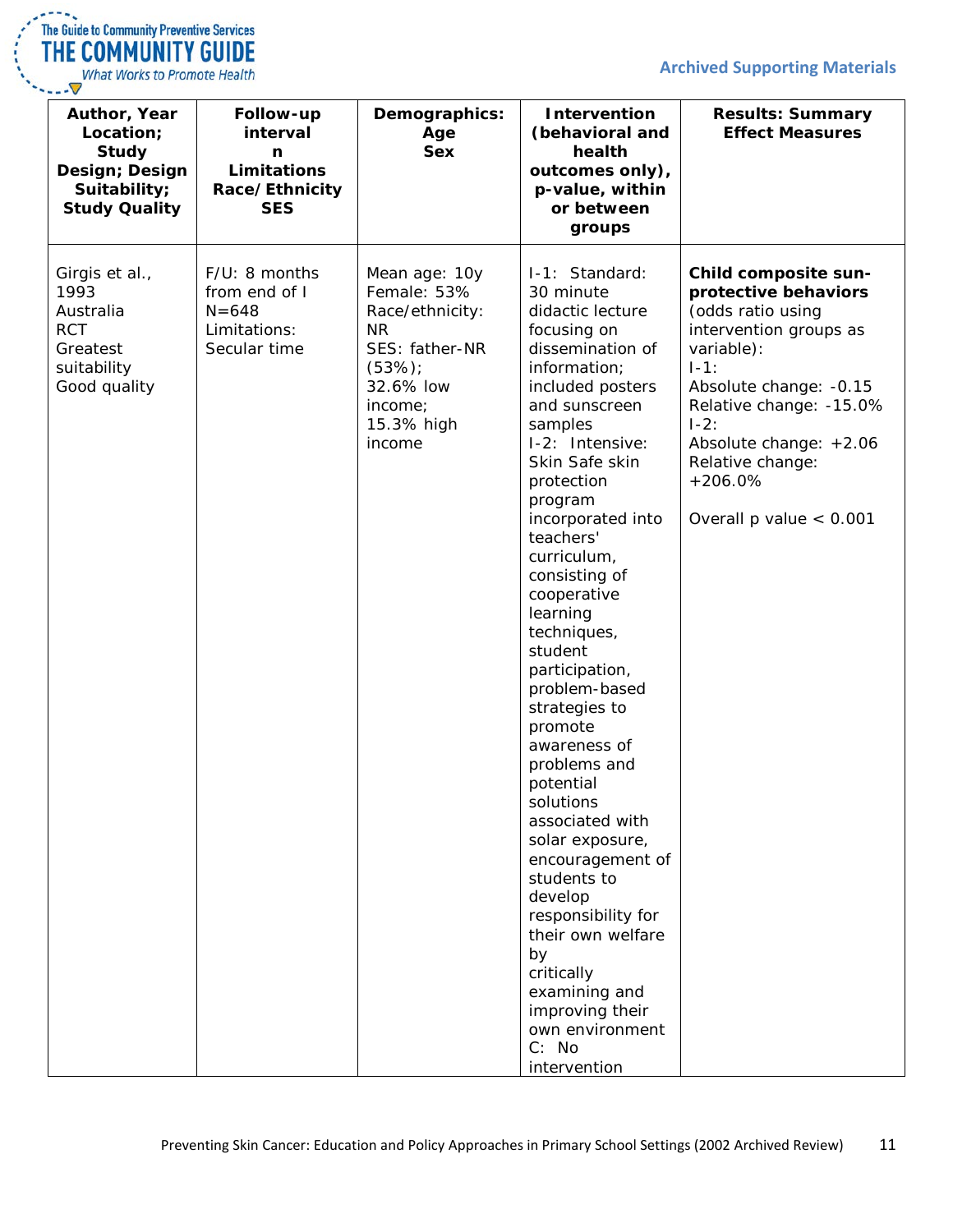What Works to Promote Health  $\overline{\nabla}$ --

| Author, Year<br>Location;<br><b>Study</b><br>Design; Design<br>Suitability;<br><b>Study Quality</b> | Follow-up<br>interval<br>n<br><b>Limitations</b><br>Race/Ethnicity<br><b>SES</b>                                                                                                                                                                                                                         | Demographics:<br>Age<br><b>Sex</b>                                                                                                                                                        | <b>Intervention</b><br>(behavioral and<br>health<br>outcomes only),<br>p-value, within<br>or between<br>groups                                                                                                    | <b>Results: Summary</b><br><b>Effect Measures</b>                                                                                                                                                                                                                                                                                                                                                                                                                                                                                                  |
|-----------------------------------------------------------------------------------------------------|----------------------------------------------------------------------------------------------------------------------------------------------------------------------------------------------------------------------------------------------------------------------------------------------------------|-------------------------------------------------------------------------------------------------------------------------------------------------------------------------------------------|-------------------------------------------------------------------------------------------------------------------------------------------------------------------------------------------------------------------|----------------------------------------------------------------------------------------------------------------------------------------------------------------------------------------------------------------------------------------------------------------------------------------------------------------------------------------------------------------------------------------------------------------------------------------------------------------------------------------------------------------------------------------------------|
| Gooderham et<br>al., 1999<br>Canada<br>Before-and-after<br>study<br>Least suitable<br>Good quality  | $F/U: 1$ month<br>from B/L<br>$n = 216$<br>Limitations:<br>Nonvalidated<br>self-reported<br>outcome<br>measures;<br>before-and-after<br>study design with<br>questionable use<br>$\Omega$<br>analysis of<br>variance<br>statistical testing;<br>potential for test-<br>retest bias away<br>from the null | Mean age: NR<br>Range:<br>$(9 - 10y)$<br>% Female: 47%<br>Race/Ethnicity:<br>90% White: 3%<br>American Indian<br>or Alaskan Native;<br>2% Asian; 2%<br>East Indian; 1%<br>Black; 2% Other | Sun awareness<br>education<br>program<br>consisting of two<br>1-hour<br>presentations,<br>sun awareness<br>activity booklet,<br>sun safety<br>workbook, take-<br>home educational<br>materials, and<br>incentives | Child sun-protective<br>behaviors (3-point scale):<br>Always wear a long-<br>sleeved shirt:<br>Absolute change: $+3.0$<br>Relative change:<br>$+100.0\%$<br>$(p<0.001,$ within)<br>Always wear long pants:<br>Absolute change: $+7.0$<br>Relative change:<br>$+175.0%$<br>$(p<0.001,$ within)<br>Always wear hat when<br>outside:<br>Absolute change: +16.0<br>Relative change: +69.6%<br>$(p<0.001$ , within)<br>Always wear sunscreen<br>when outdoors in<br>summer:<br>Absolute change: +13.0<br>Relative change: +31.7%<br>$(p<0.001,$ within) |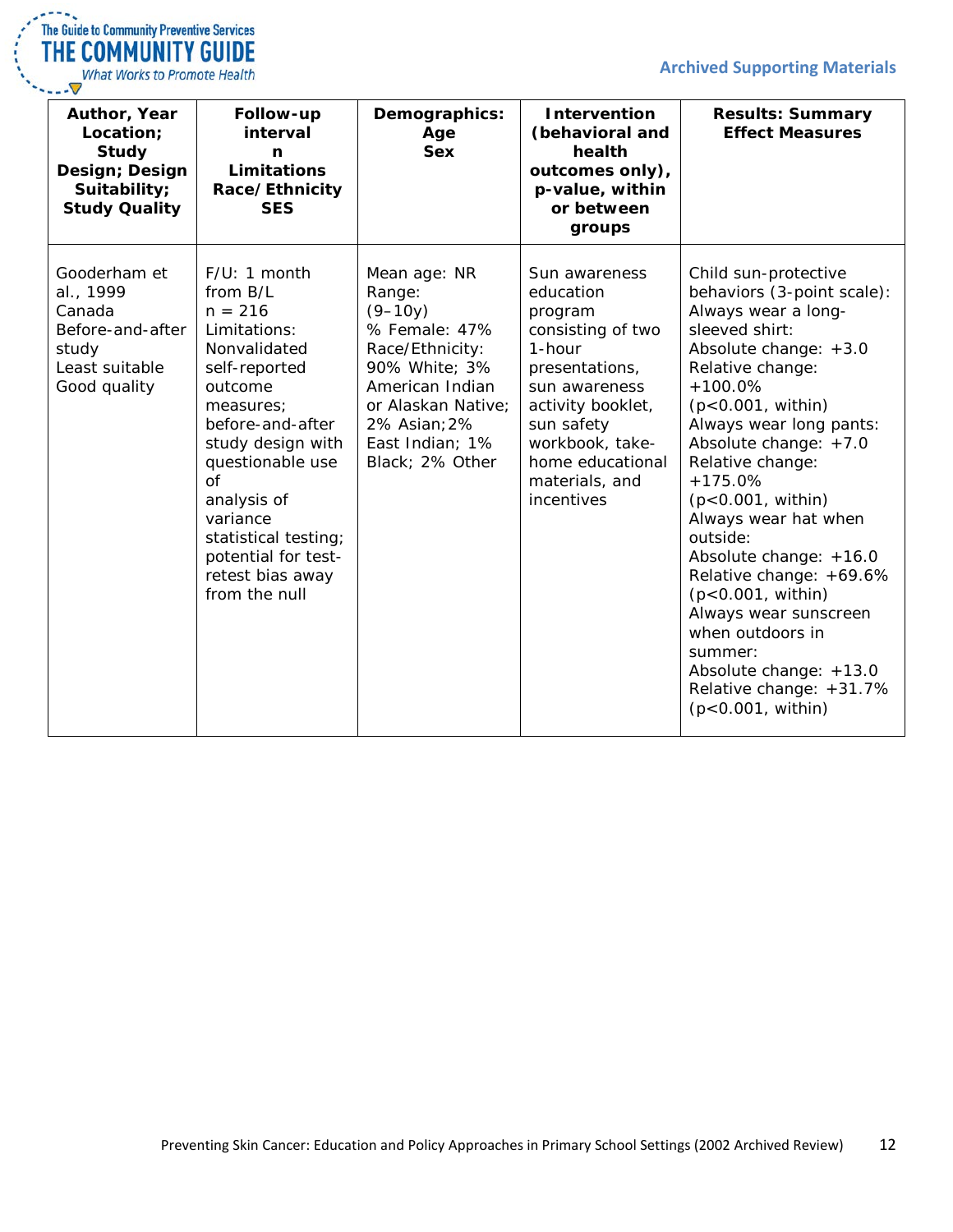What Works to Promote Health  $\overline{\nabla}$ 

| Author, Year<br>Location;<br>Study<br>Design; Design<br>Suitability;<br><b>Study Quality</b>            | Follow-up<br>interval<br>n<br>Limitations<br>Race/Ethnicity<br><b>SES</b>                                                                                                                                              | Demographics:<br>Age<br><b>Sex</b>                                                                                                                                                                                                                                | Intervention<br>(behavioral and<br>health<br>outcomes only),<br>p-value, within<br>or between<br>groups                                                                                                                                                                                                                                                                                                                                                                                                                                                | <b>Results: Summary</b><br><b>Effect Measures</b>                                                                   |
|---------------------------------------------------------------------------------------------------------|------------------------------------------------------------------------------------------------------------------------------------------------------------------------------------------------------------------------|-------------------------------------------------------------------------------------------------------------------------------------------------------------------------------------------------------------------------------------------------------------------|--------------------------------------------------------------------------------------------------------------------------------------------------------------------------------------------------------------------------------------------------------------------------------------------------------------------------------------------------------------------------------------------------------------------------------------------------------------------------------------------------------------------------------------------------------|---------------------------------------------------------------------------------------------------------------------|
| Hoffman et al.,<br>1999<br>Florida<br>Nonrandomized<br>trial<br>Greatest<br>suitability<br>Good quality | F/U: 2 weeks<br>from end<br>of I<br>$n = 181$<br>Limitations:<br>School size not<br>described;<br>convenience<br>sample of<br>schools; no<br>validation of<br>assessment tool;<br>self-reported<br>outcome<br>measures | Mean age: NR<br>(5th graders)<br>% Female: 52%<br>Race/Ethnicity:<br>81% White: 9%<br>African American;<br>2% Hispanic; 8%<br>Other<br>SES: Based on<br>Hollingshead<br>1975:<br>0% Strata 1;<br>6.5% Strata 2;<br>17% Strata 3;<br>38% Strata 4;<br>37% Strata 5 | I: Lecture and<br>interactive<br>intervention<br>given to 5th<br>grade science<br>classes to<br>relay information<br>on sun's effect on<br>the<br>skin, evaluate<br>students' risks<br>inherent in sun<br>exposure, and<br>promote change<br>toward sunscreen<br>use; included 10<br>minute ACS<br>video, proper<br>sunscreen<br>application,<br>student produced<br>videotaped<br>commercials<br>emphasizing UV<br>exposure dangers<br>and methods to<br>reduce,<br>homework<br>assignments, and<br>brochures for<br>parents<br>C: No<br>intervention | Sunscreen use (visual<br>analog scale, mean<br>score):<br>Absolute change: $+17.6$<br>Relative change:<br>$+148.7%$ |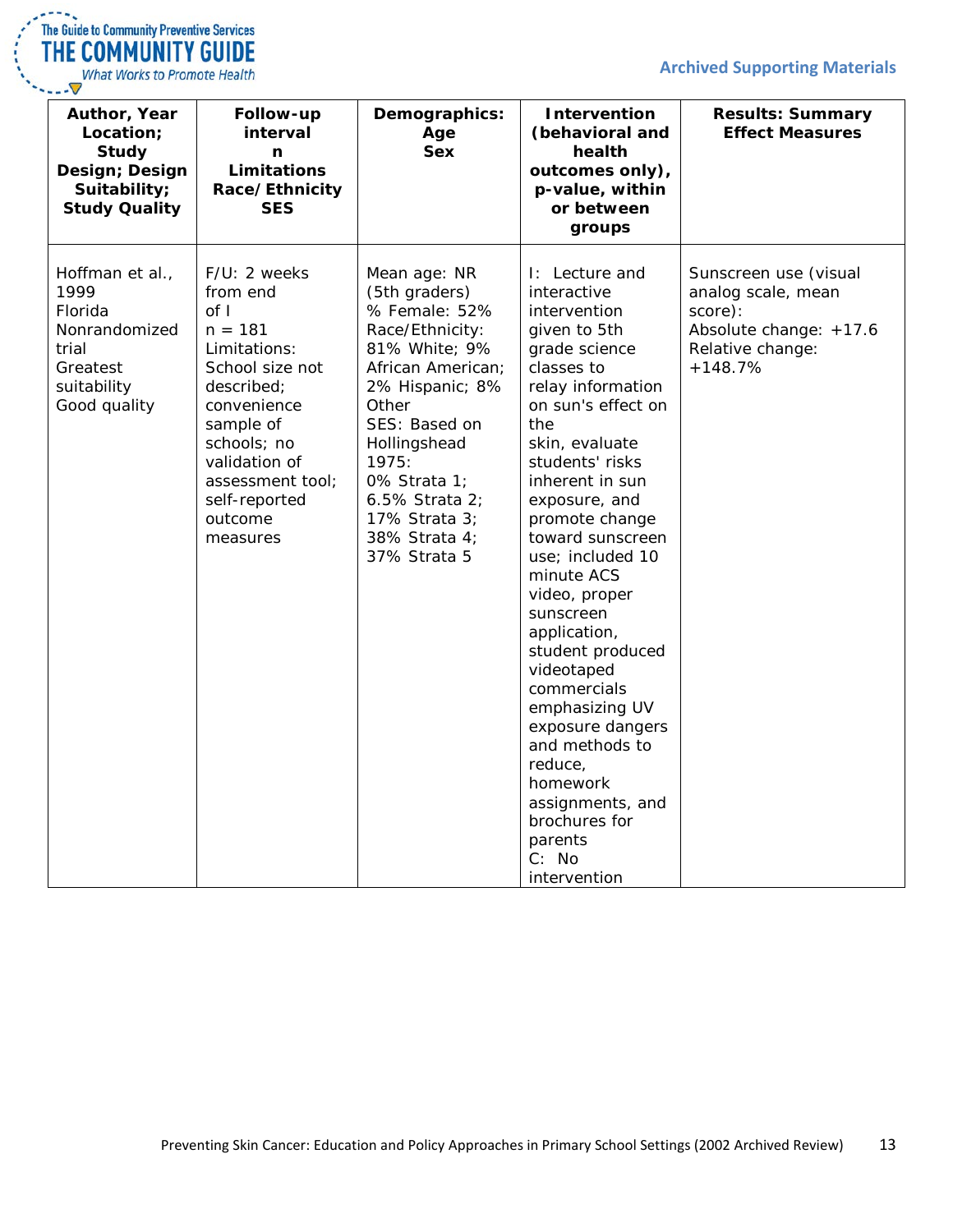What Works to Promote Health  $\overline{\nabla}$ 

| Author, Year<br>Location;<br><b>Study</b><br>Design; Design<br>Suitability;<br><b>Study Quality</b> | Follow-up<br>interval<br>n<br>Limitations<br>Race/Ethnicity<br><b>SES</b>                                                                                                                                                                                                                                                                                                                   | Demographics:<br>Age<br><b>Sex</b>                                         | Intervention<br>(behavioral and<br>health<br>outcomes only),<br>p-value, within<br>or between<br>groups                                                                                                                   | <b>Results: Summary</b><br><b>Effect Measures</b>                                                                                                                                                                                                               |
|-----------------------------------------------------------------------------------------------------|---------------------------------------------------------------------------------------------------------------------------------------------------------------------------------------------------------------------------------------------------------------------------------------------------------------------------------------------------------------------------------------------|----------------------------------------------------------------------------|---------------------------------------------------------------------------------------------------------------------------------------------------------------------------------------------------------------------------|-----------------------------------------------------------------------------------------------------------------------------------------------------------------------------------------------------------------------------------------------------------------|
| Hornung et al.,<br>2000<br>North Carolina<br><b>RCT</b><br>Greatest<br>suitability<br>Good quality  | $F/U: 7$ months<br>from end<br>of I<br>$n = 192$<br>Limitations:<br><b>Extremely limited</b><br>description of<br>standard didactic<br>presentation; no<br>description of<br>actual<br>provision of the<br>intervention;<br>group rather than<br>individual<br>interaction with<br>CD-ROM may<br>have<br>limited individual<br>participation; no<br>validation of<br>behavioral<br>measures | Mean age: 8.5y<br>% Female: 44%<br>Race/Ethnicity:<br><b>NR</b><br>SES: NR | I-1: CD-ROM sun<br>safety game and<br>interactive<br>activities,<br>modified for<br>grades 3 and 4,<br>supplemented by<br>AAD pamphlets<br>and information<br>sheet<br>I-2: Standard<br>didactic sun<br>safety curriculum | <b>Child composite</b><br>behavior (shade and<br>sunscreen use) (100<br>point):<br>$1 - 1$ :<br>Absolute change: -0.6<br>Relative change: -1.4%<br>(p-value NR, between)<br>$1-2:$<br>Absolute change: -3.8<br>Relative change: - 7.3%<br>(p-value NR, between) |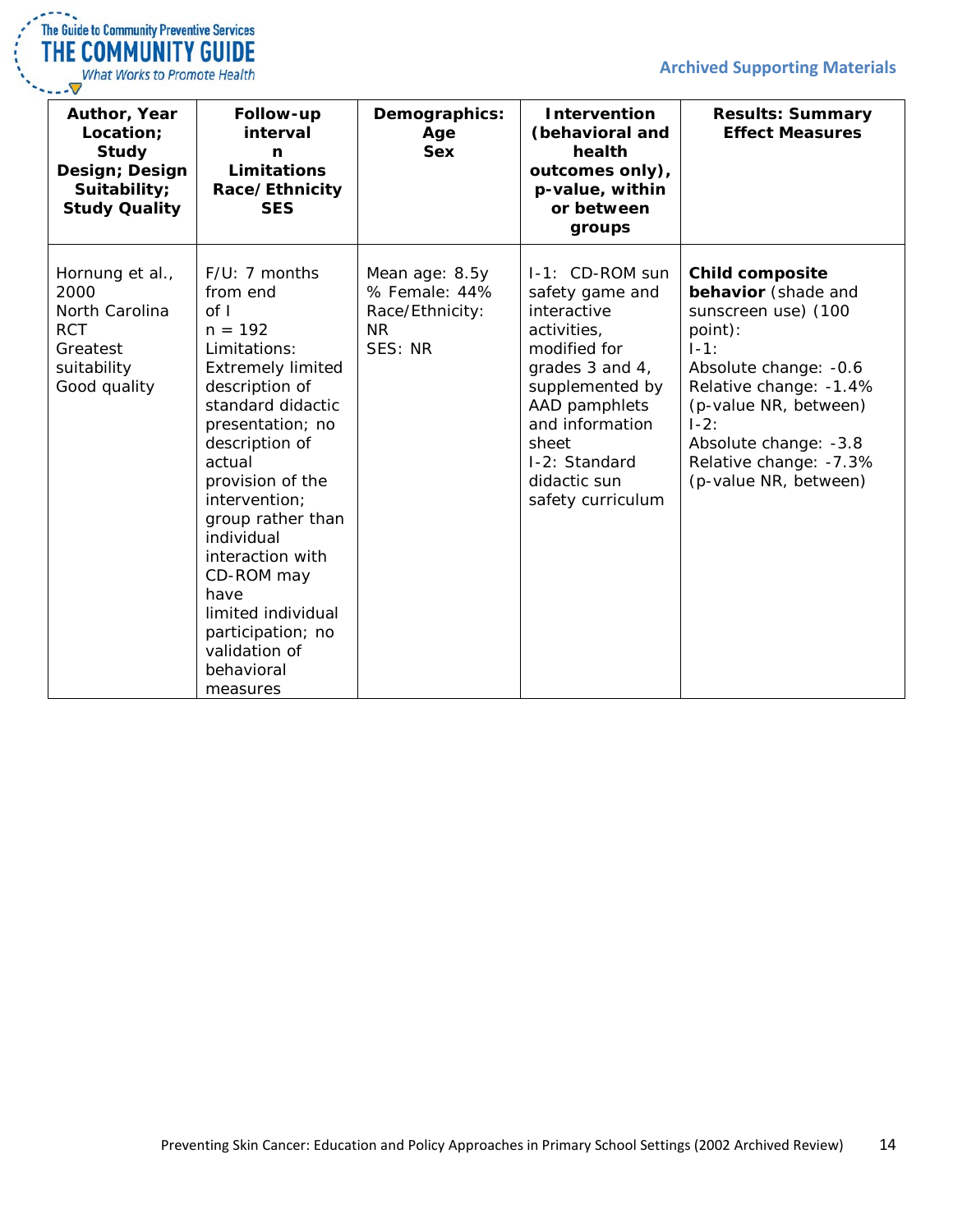| Author, Year<br>Location;<br><b>Study</b><br>Design; Design<br>Suitability;<br><b>Study Quality</b>     | Follow-up<br>interval<br>n<br>Limitations<br>Race/Ethnicity<br><b>SES</b>                                     | Demographics:<br>Age<br><b>Sex</b>                                                                                                                                                              | Intervention<br>(behavioral and<br>health<br>outcomes only),<br>p-value, within<br>or between<br>groups                                                                                                                                                                                                                                                                                                                                                                                                                                                                                                                                                                                                                                                                   | <b>Results: Summary</b><br><b>Effect Measures</b>                                                                                                                                                                                                                                                                                                                                                                                                                                                                                                                                                                                                                                                                                                                                                                                                                                                                                                                                                                                                                                                                                                                                                                               |
|---------------------------------------------------------------------------------------------------------|---------------------------------------------------------------------------------------------------------------|-------------------------------------------------------------------------------------------------------------------------------------------------------------------------------------------------|---------------------------------------------------------------------------------------------------------------------------------------------------------------------------------------------------------------------------------------------------------------------------------------------------------------------------------------------------------------------------------------------------------------------------------------------------------------------------------------------------------------------------------------------------------------------------------------------------------------------------------------------------------------------------------------------------------------------------------------------------------------------------|---------------------------------------------------------------------------------------------------------------------------------------------------------------------------------------------------------------------------------------------------------------------------------------------------------------------------------------------------------------------------------------------------------------------------------------------------------------------------------------------------------------------------------------------------------------------------------------------------------------------------------------------------------------------------------------------------------------------------------------------------------------------------------------------------------------------------------------------------------------------------------------------------------------------------------------------------------------------------------------------------------------------------------------------------------------------------------------------------------------------------------------------------------------------------------------------------------------------------------|
| Milne et al.,<br>2000<br>Australia<br>Nonrandomized<br>trial<br>Greatest<br>suitability<br>Good quality | F/U: 1.5y from<br>baseline<br>$n = 1386$<br>Limitations:<br>Reliance on self-<br>reported outcome<br>measures | Mean age: 6y<br>% Female: 48.2%<br>Race/ethnicity:<br>9.7%<br>Southern<br>European<br>ancestry: 90.3%<br>other<br>SES: parents-<br>59.3% high<br>school or less;<br>40.6% tertiary<br>education | I-1: Moderate<br>group received<br>"Kidskin" curricula<br>comprised<br>of<br>developmentally<br>appropriate,<br>learner-centered<br>skill and outcome<br>based materials,<br>classroom<br>and home-based<br>activities, and<br>guidelines for<br>providing a sun-<br>protective school<br>environment<br>$I-2$ : High<br>intervention<br>group received<br>same intervention<br>as the Moderate<br>group and were<br>also mailed<br>program<br>materials<br>over the summer<br>holidays, offered<br>low-cost sun<br>protective<br>swimwear, and<br>were actively<br>assisted to<br>introduce and<br>formalize policies<br>to provide a<br>sunprotective<br>school<br>environment<br>C: Regional<br>standard Western<br><b>Australian Health</b><br>Education<br>curricula | <b>Child sun-protective</b><br>behaviors or<br>assessments:<br>Time spent outdoors<br>during peak UV hours<br>(adjusted mean):<br>$1 - 1$ :<br>Absolute change: -4.3<br>Relative change: -8.3%<br>$1-2:$<br>Absolute change: - _6.1<br>Relative change: -21.6%<br>$(p = 0.01,$ between)<br>Covered back entire time:<br>$1 - 1$ :<br>Absolute change: +14.3<br>Relative change: +24.6%<br>$1-2:$<br>Absolute change: $+$ $-9.1$<br>Relative change: +17.5%<br>$(p = 0.001;$ between)<br>Wore hat entire time:<br>$1 - 1:$<br>Absolute change: - 0.3<br>Relative change: -1.4%<br>$1-2:$<br>Absolute change: -3.3<br>Relative change: -6.3%<br>$(p = 0.6, \text{ between})$<br>Wore protective<br>swimwear:<br>$1 - 1$ :<br>Absolute change: $+20.2$<br>Relative change: $+30.1\%$<br>$1-2:$<br>Absolute change: +5.9<br>Relative change: +11.3%<br>$(p = 0.0005, \text{ between})$<br>Use shade more than half<br>the time:<br>$1 - 1$ :<br>Absolute change: +10.2<br>Relative change: +31.2%<br>$1-2:$<br>Absolute change: $+5.3$<br>Relative change: +10.2%<br>$(p=0.09,$ between)<br>Preventing Skin Cancer: Education and Policy Approaches in Primary School Settings G2000 Pacific ed Reviewed Sum 5<br>exposure to face: |
|                                                                                                         |                                                                                                               |                                                                                                                                                                                                 |                                                                                                                                                                                                                                                                                                                                                                                                                                                                                                                                                                                                                                                                                                                                                                           | $1 - 1:$<br>Absolute change: -1.0<br>Relative change: +1.9%                                                                                                                                                                                                                                                                                                                                                                                                                                                                                                                                                                                                                                                                                                                                                                                                                                                                                                                                                                                                                                                                                                                                                                     |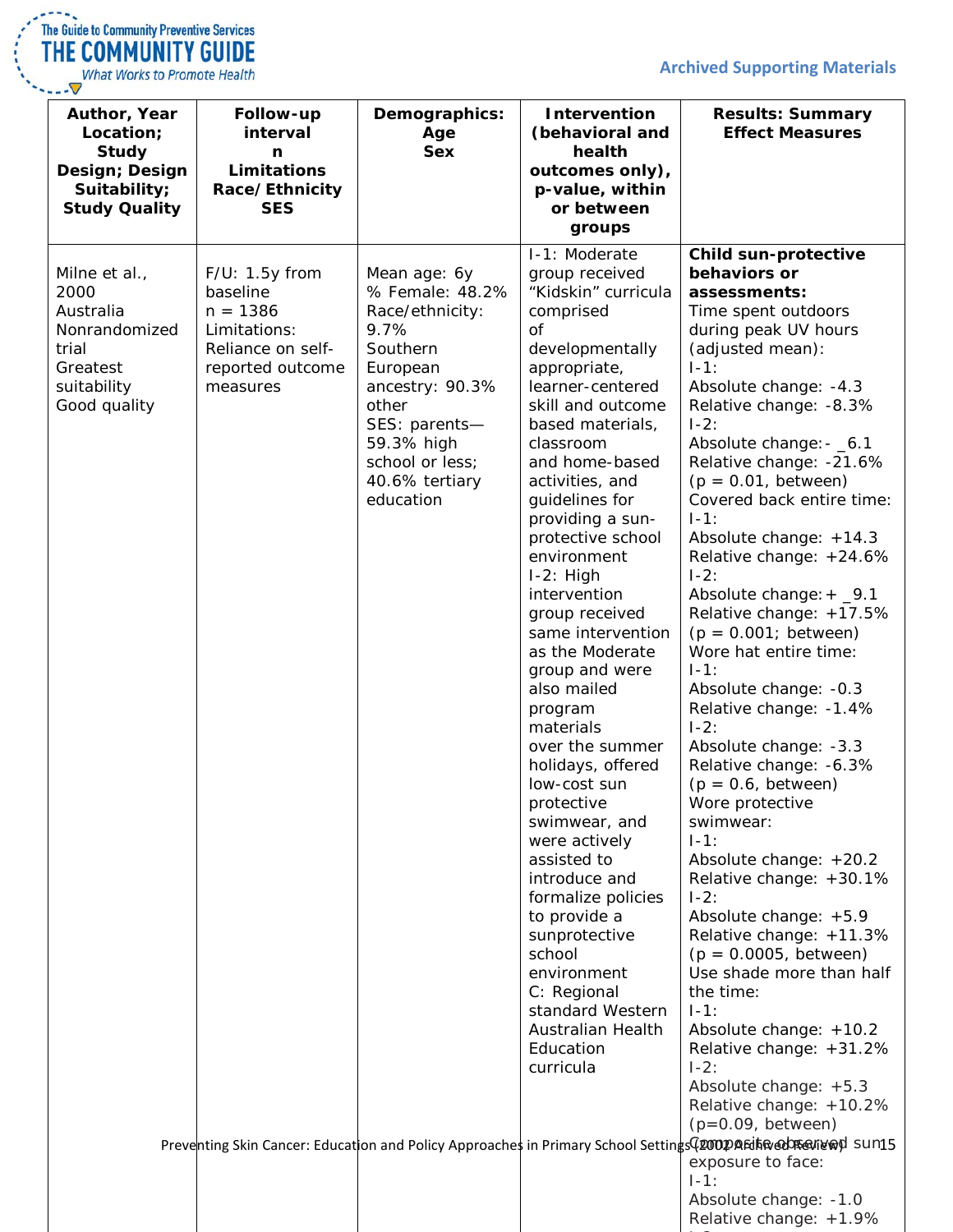

AAD American Academy of Dermatology; ACS American Cancer Society; B/L baseline; C comparison; F/U follow up; I intervention; n sample size; NR not reported; RCT randomized control trial; SES socioeconomic status; UV ultraviolet; y year(s)

## <span id="page-15-0"></span>**Included Studies**

Bastuji-Garin S, Grob JJ, Grognard C, Grosjean F. Melanoma prevention: evaluation of a Health Education Campaign for Primary Schools. *Arch Dermatol* 1999;135:936-40.

Buller DB, Buller MK, Beach B, Ertl G. Sunny days, healthy ways: evaluation of a skin cancer prevention curriculum for elementary school-aged children. *Journal of the American Academy of Dermatology* 1996;35(6):911-22.

Buller DB, Hall JR, Powers PJ, et al. Evaluation of the "Sunny Days, Healthy Ways" sun safety CD-ROM program for children in grades 4 and 5. *Cancer Prev Control* 1999;3(3):188-95.

Buller MK, Goldberg G, Buller DB. SunSmart Day: A Pilot Program for photoprotection education. *Pediatric Dermatology* 1997;14(4):257-63.

Buller MK, Loescher LJ, Buller DB. "Sunshine and skin health": a curriculum for skin cancer prevention education. *Journal of Cancer Education* 1994;9(3):155-62.

DeLong M, LaBat K, Gahring S, Nelson N, Leung L. Implications of an educational intervention program designed to increase young adolescents' awareness of hats for sun protection. *Clothing & Textiles Research Journal* 1999;17(2):73- 83.

Dietrich AJ, Olson AL, Sox CH, et al. A community-based randomized trial encouraging sun protection for children. *Pediatrics* 1998;102(6):E64.

Dietrich AJ, Olson AL, Sox CH, Tosteson TD, Grant-Petersson J. Persistent increase in children's sun protection in a randomized controlled community trial. *Prev Med* 2000;31(5):569-74.

Dietrich AJ, Olson AL, Sox CH, Winchell CW, Grant-Petersson J, Collison DW. Sun protection counseling for children: primary care practice patterns and effect of an intervention on clinicians. *Arch Fam Med* 2000;9(2):155-9.

Girgis A, Sanson-Fisher RW, Tripodi DA, Golding T. Evaluation of interventions to improve solar protection in primary schools. *Health Education Quarterly* 1993;20(2):275-87.

Gooderham MJ, Guenther L. Impact of a sun awareness curriculum on medical students' knowledge, attitudes, and behaviour impact of a sun awareness curriculum on medical students' knowledge, attitudes, and behaviour. *Journal of Cutaneous Medicine & Surgery* 1999;3(4):182-7.

Gooderham MJ, Guenther L. Sun and the skin: evaluation of a sun awareness program for elementary school students and the skin: evaluation of a sun awareness program for elementary school students. *Journal of Cutaneous Medicine & Surgery* 1999;3(5):230-5.

Grant-Petersson J, Dietrich AJ, Sox CH, Winchell CW, Stevens MM. Promoting sun protection in elementary schools and child care settings: the SunSafe Project. *Journal of School Health* 1999;69(3):100-6.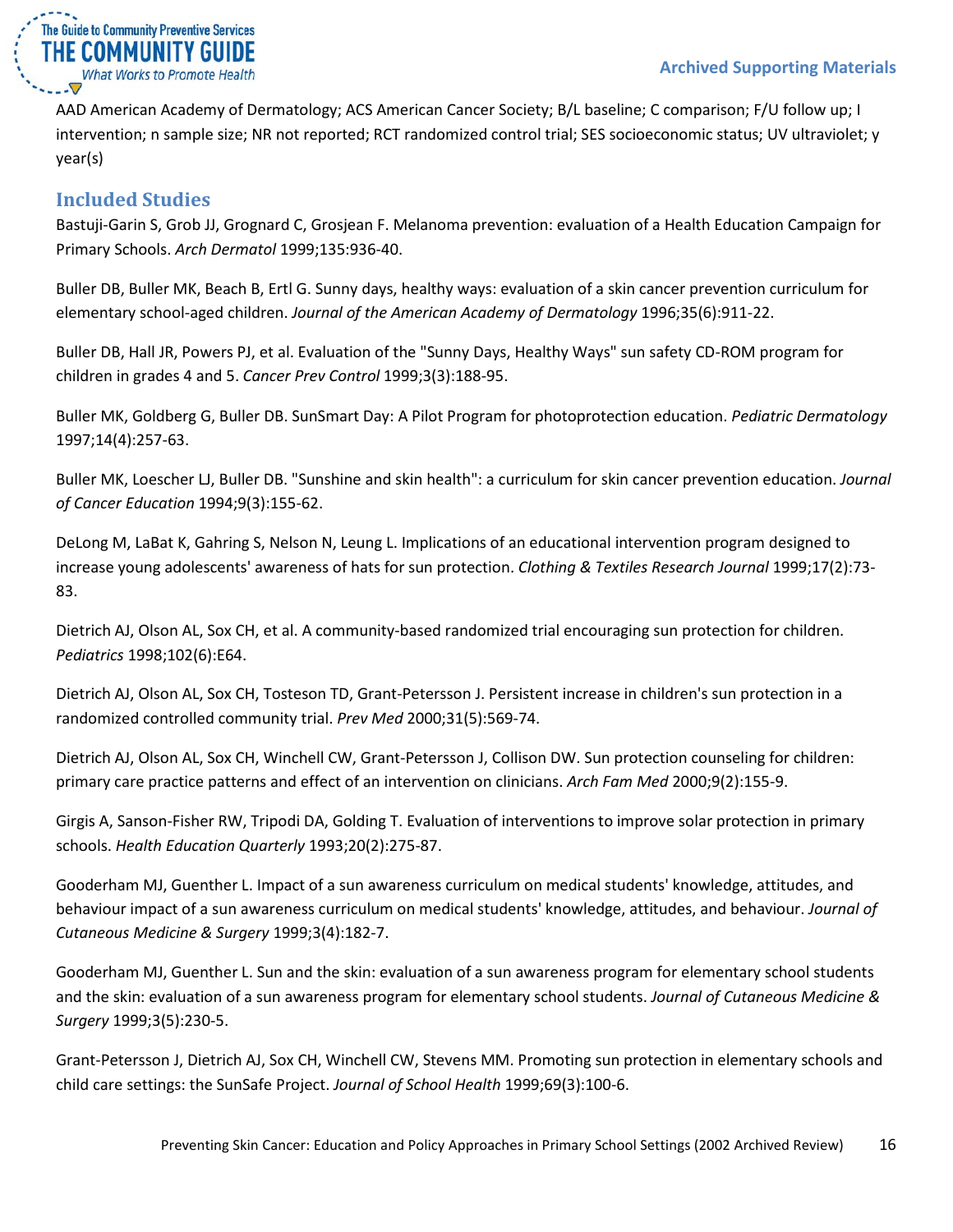

Hoffmann RG, III, Rodrigue JR, Johnson JH. - Effectiveness of a school-based program to enhance knowledge of sun exposure: Attitudes toward sun exposure and sunscreen use among children. *Children's Health Care* 1999;28(1):Win-86.

Hornung RL, Lennon PA, Garrett JM, DeVellis RF, Weinberg PD, Strecher VJ. Interactive Computer Technology for Skin Cancer Prevention Targeting Children. *American Journal of Preventative Medicine* 2000;18(1):69-76.

Hughes AS. Sun protection and younger Children: lessons from the Living with Sunshine program. *Journal of School Health* 1994;64(5):201-4.

Labat KL, DeLong MR, Gahring S. Evaluation of a skin cancer intervention program for youth. *J Family Consumer Sci* 1996;88:3-10.

McWhirter JM, Collins M, Bryant I, Wetton NM, Bishop JN. Evaluating 'Safe in the Sun', a curriculum programme for primary schools. *Health Educ Res* 2000;15(2):203-17.

Milne E, Corti B, English DR, Cross D, Costa C, Johnston R. The use of observational methods for monitoring sunprotection activities in schools. *Health Educ Res* 1999;14(2):167-75.

Milne E, English DR, Corti B, et al. Direct measurement of sun protection in primary schools. *Prev Med* 1999;29(1):45-52.

Milne E, English DR, Cross D, Corti B, Costa C, Johnston R. Evaluation of an intervention to reduce sun exposure in children: design and baseline results. *Am J Epidemiol* 1999;150(2):164-73.

Milne E, English DR, Johnston R, et al. Improved sun protection behaviour in children after two years of the Kidskin intervention. *Aust N Z J Public Health* 2000;24(5):481-7.

Olson AL, Dietrich AJ, Sox CH, Stevens MM, Winchell CW, Ahles TA. Solar protection of children at the beach. *Pediatrics* 1997;99(6):E11.

Reding DJ, Fischer V, Gunderson P, Lappe K. Skin cancer prevention: a peer education model. *Wisconsin Medical Journal* 1995;94(2):77-81.

Reding DJ, Fischer V, Gunderson P, Lappe K, Anderson H, Calvert G. Teens teach skin cancer prevention. *Journal of Rural Health* 1996;12((4 suppl S)):2650272.

Schofield MJ, Edwards K, Pearce R. Effectiveness of two strategies for dissemination of sun-protection policy in New South Wales primary and secondary schools. *Australian & New Zealand Journal of Public Health* 1997;21(7):743-50.

Thornton C, Piacquadio DJ. Promoting Sun Awareness: Evaluation of an Educational Children's Book. *Pediatrics* 1996;98(1):52-5.

Vitols P, Oates RK. Teaching children about skin cancer prevention: why wait for adolescence? *Australian & New Zealand Journal of Public Health* 1997;21(6):602-5.